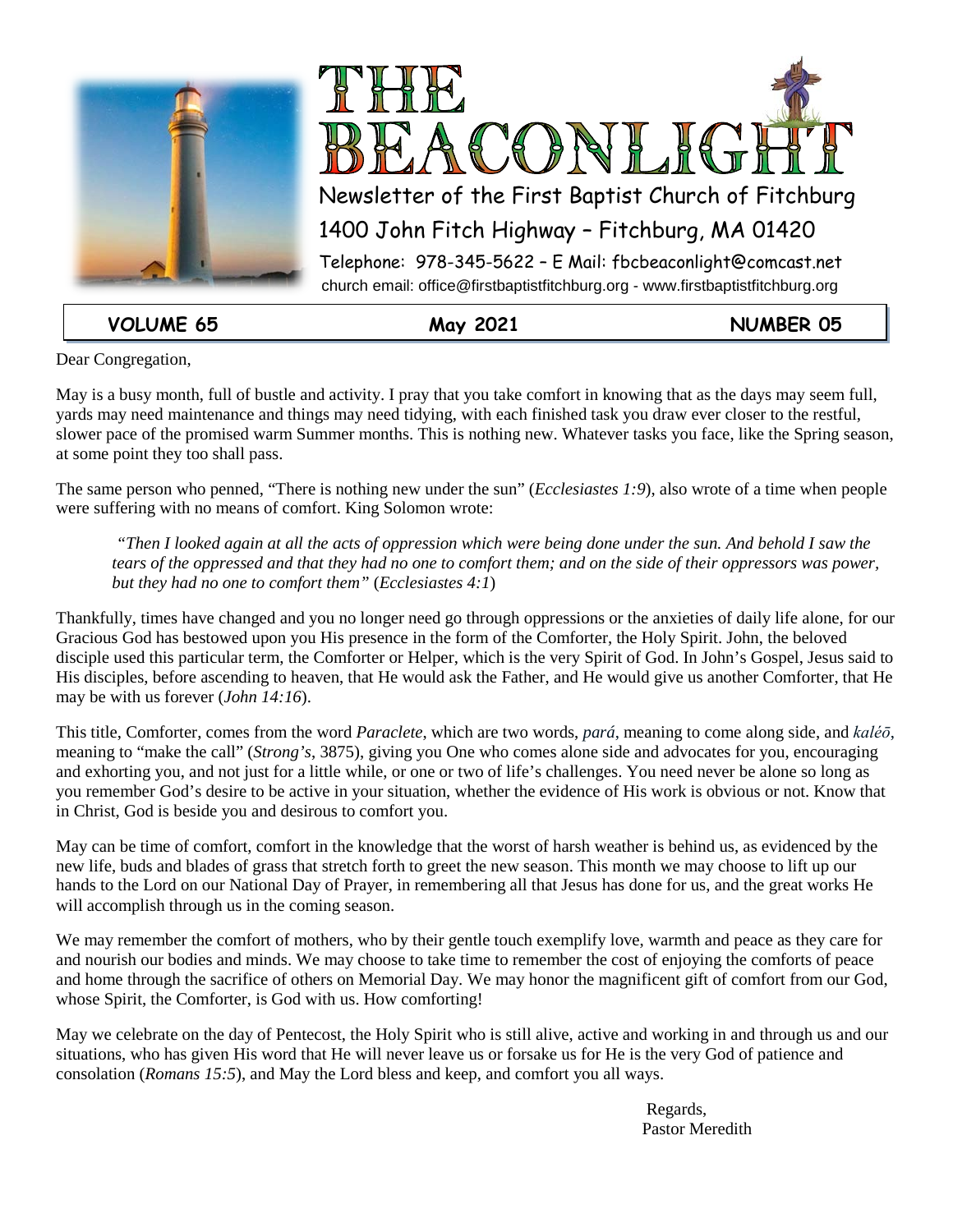

Come Hear Their Testimonials on: Sunday Morning Worship, May 16, 2021



Sunday, May 23, 2021, Guest Preacher: Pastor, Marquis Lockhart

*Marquis Divine Lockhart is a dynamic pastor with a particular anointing for urban and youth ministry, who has shown a passion and gift for sharing the love of God across multiple generations for over 9 years. He was born and raised in the Bronx, New York. As a Monsignor Scanlan High School and Gordon College graduate, he first found ministry service as camp counselor at Grotonwood Camp and Conference Center. Marquis then became Youth Director of Washington Street Baptist Church before going on to train as an Ablaze Intern at Cross Bridge Community Church. Marquis then led multiple Awakenings and summer camp programs through as a Ministry Program Developer before taking a position as a Youth Pastor at Washington Street Baptist church some year ago. He currently resides with his Christ filled, anointed wife of 4 years, Analy, and their 1 ½ yearold son named Landon.*

Sunday, May 30, 2021, Guest Preacher: Rev. Phil Goff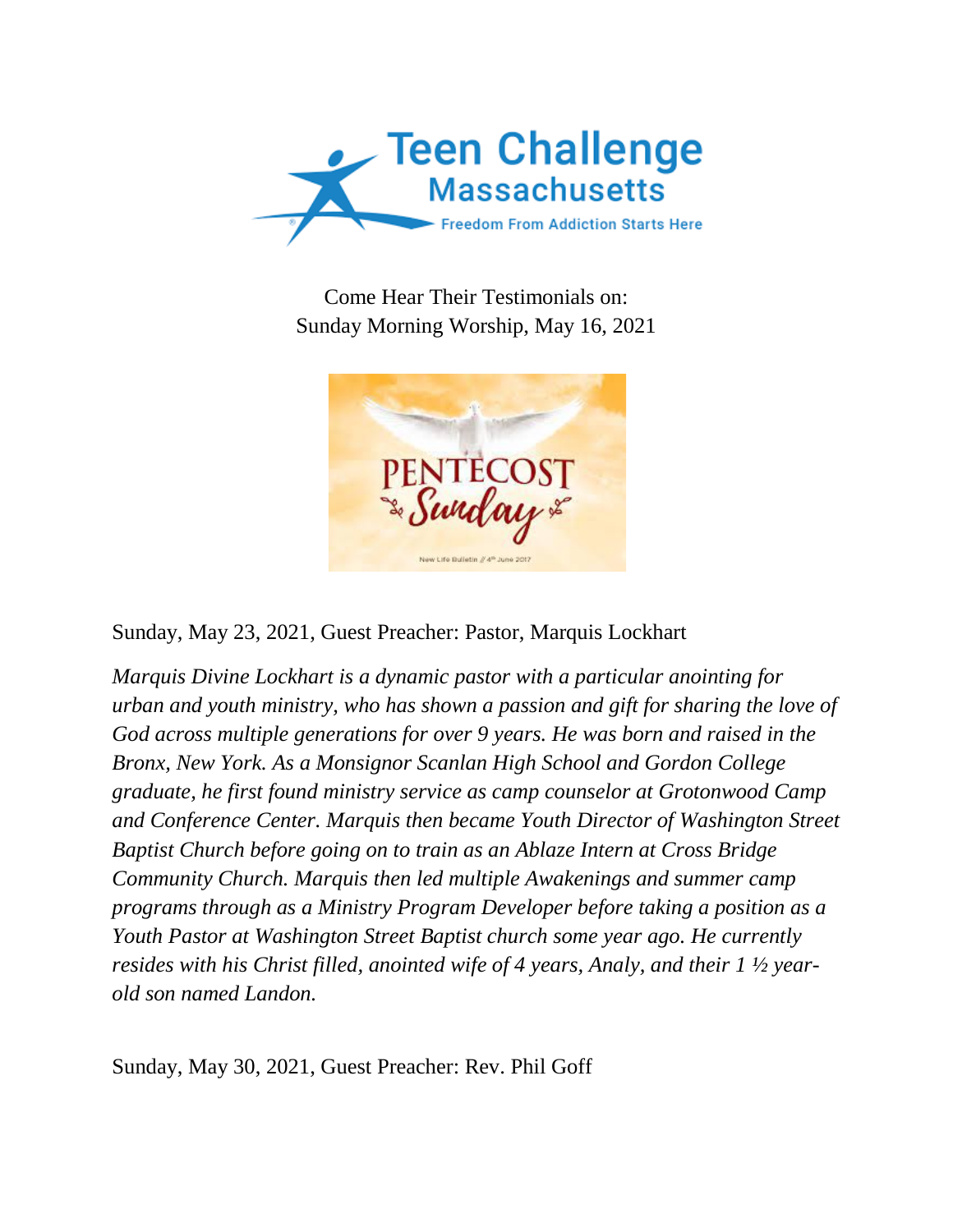## MONDAY, MAY 11, 1959

## OMEN-Features

#### Plan To Honor Two Mothers

Two mothers will be honored tomorrow at the 10.45 a. m. service of morning worship in the First<br>Baptist Church when the oldest and the youngest mother in the congregation will be presented with

corsages.<br>Miss Coral Pryski, president of<br>the Junior Baptist Youth Fellow ship will present the corsage to<br>the oldest mother and Miss Patricia Abell, secretary of the Fellow-<br>ship, will present the corsage to the youngest mother.

Following the service, a coffeetea hour will be held in the vestry to honor all the mothers present<br>at the service. The Senior Baptist Youth Fellowship will be the hosts with Miss Charlotte Sage, president, Miss Sally Winter, Miss<br>Judith Kazunas, Miss Elaine Fletchner, Miss Carol Laprade and Miss Janne Harris in charge.

At 8 p. m. the Senior Fellow.<br>ship troup will entertain the members of the Senior Youth Fellowship of Plerim Covenant Church A<br>supper will be served under the direction of Miss Winters and Miss Kazunas.

An hour-long film entitled "Monganga" will be shown. This is the story of Dr. John E. Ross, a medical missionary in the Belgian Congo.



YOUNGEST AND OLDEST MOTHERS attending the worship service at First Baptist Church yesterday were honored. Miss Melody Oininen, extreme left, presented Mrs. George J. Cross on her right with a corsage as the youngest mother in the congregation. Mrs. Jennie E. Gwynne, third from the left, was given a corsage by Miss Patricia Abell, extreme right, in recognition of being the oldest mother in attendance. Both girls are members of the Junior Baptist Youth Fellowship.

### **Mothers Honored At Baptist Church**

nition.

Mothers were honored at the liam Torno of Green Farms Conn., was sung by James L. West as a morning worship service in the and Mrs. Francis Murphy of Win- tribute to mothers and Rev. Fred First Baptist Church yesterday che with the oldest and youngest moth family, a grandson, Ralph W. a welcome to all mot all members of the First Baptist

nition. Jet II all members of the First Baptist After the morning worship server lincols street was the recipient of The youngest mother present lowship was in charge of a corsing which was presented to was Mrs. George J.

W. a welcome to all mothers attending

After the morning worship service, the Senior Baptist Youth Fel

# Mothers Day<br>Sunday May 10, 1959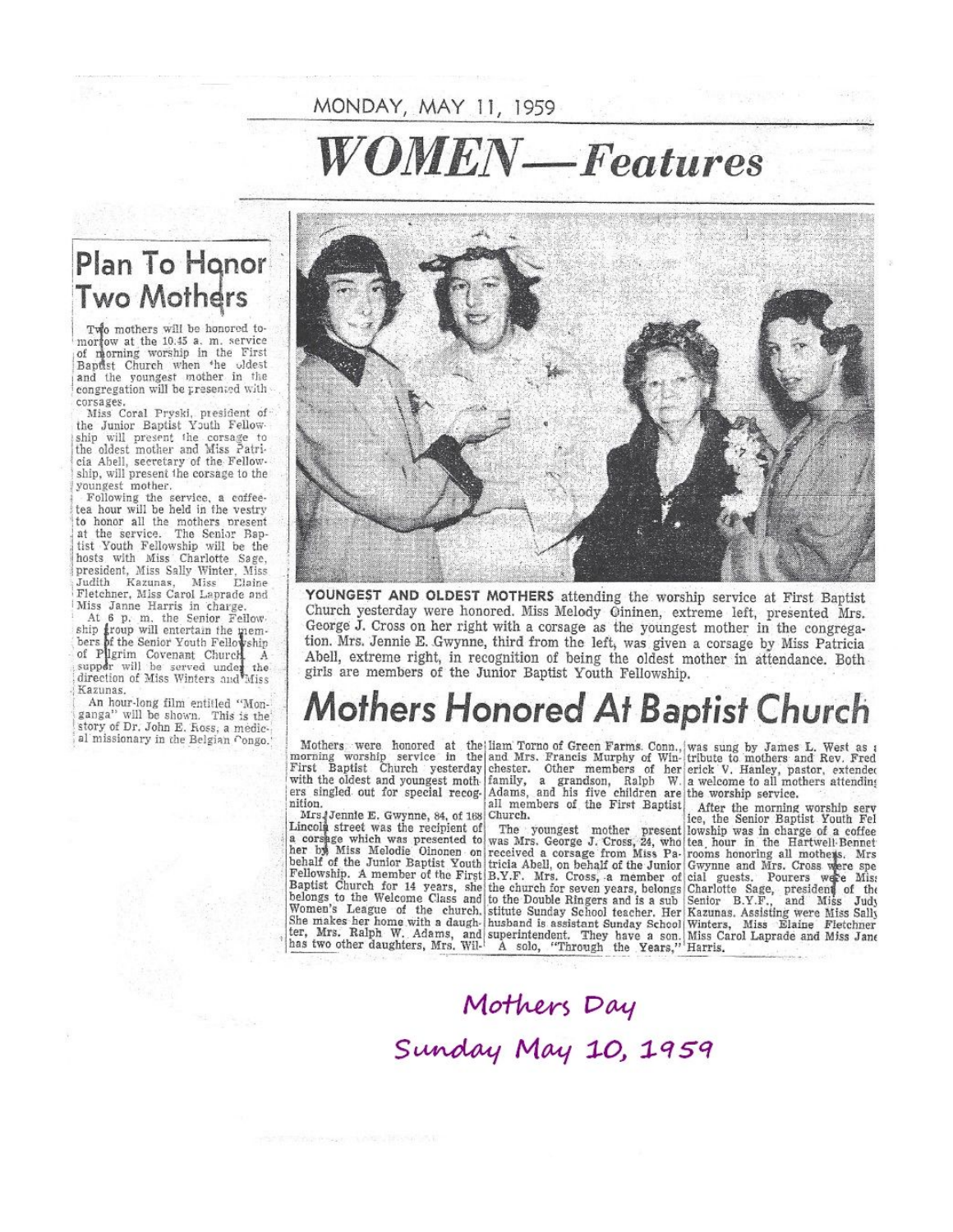

On Mother's Day Sunday, May 9, 2021 Love Offering and Gift Boxes Will Be Collected

#### *Love Gift Boxes are available on the table in the hallway or see Linda Gosselin*

Today Love Gift continues to be a part of the basic budget of American Baptist Churches USA. These expressions of love and thanks to God support the full range of American Baptist mission in this country and around the world…

- …evangelism and new churches…
- …teaching and discipling new believers…
- …ministries of healing…
- …resourcing pastors and congregations…
- …ministries with women and girls…
- …training leaders……
- …caring ministries…

Love Gift supports the work of Regions, Educational Ministries (including American Baptist Women's Ministries), International Ministries, National Ministries, Ministers and Missionaries Benefit Board and General Ministries..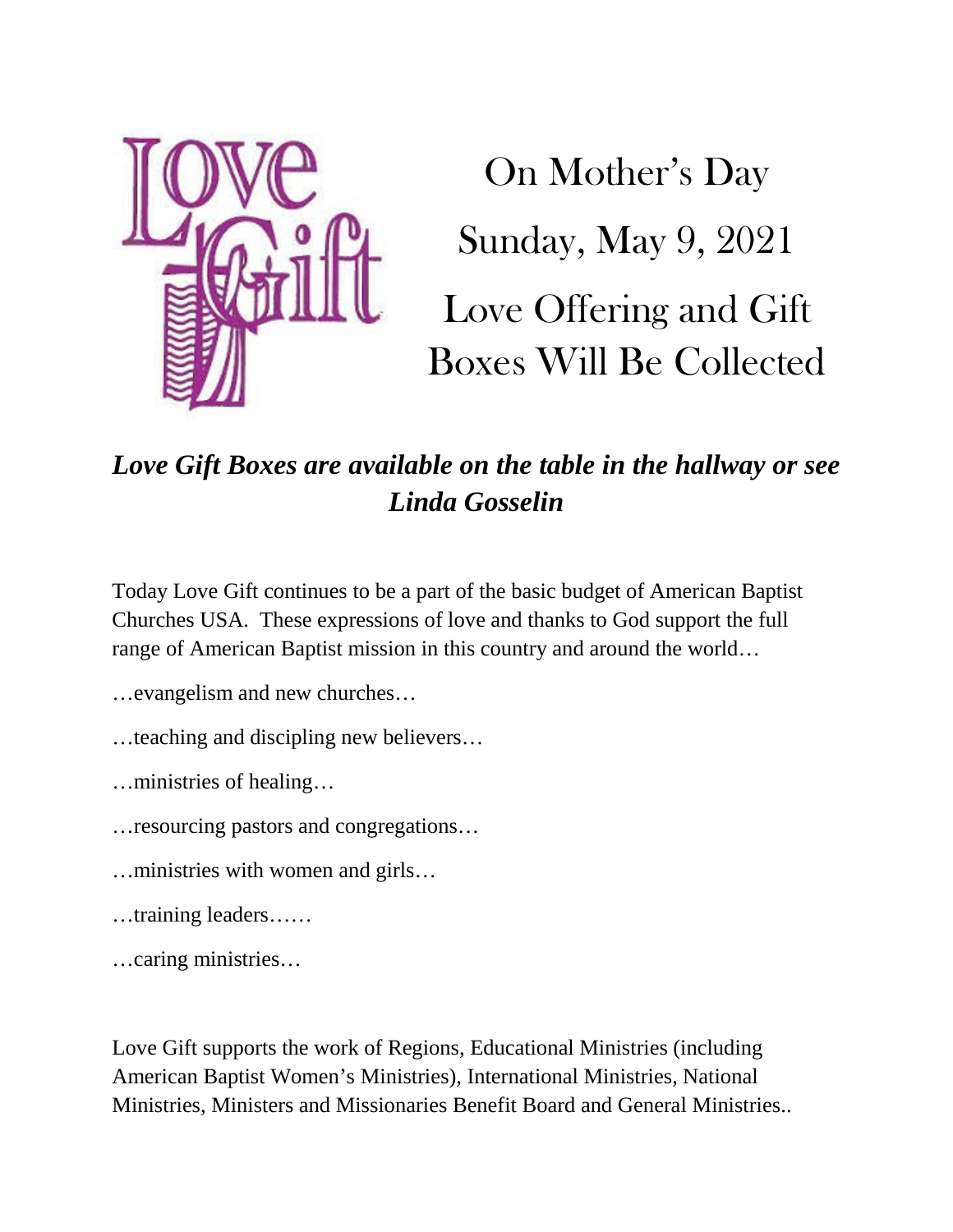#### May's Special Offering:

# Camperships





Help are young people to be able to go to camp this summer……

All camps will be open for both day and overnight camps with restrictions, please go to their websites to find out the details. (Grotonwood: [www.grotonwood.org](http://www.grotonwood.org/) , Oceanwood: [www.oceanwood.org](http://www.oceanwood.org/) , Christian Youth Conference: [www.cyop.org\)](http://www.cyop.org/)

Along with money raised through this special offering this month, every registered camper will receive a one hundred campership from Central Massachusetts Baptist Association. Please see Mark Bigelow for all the information.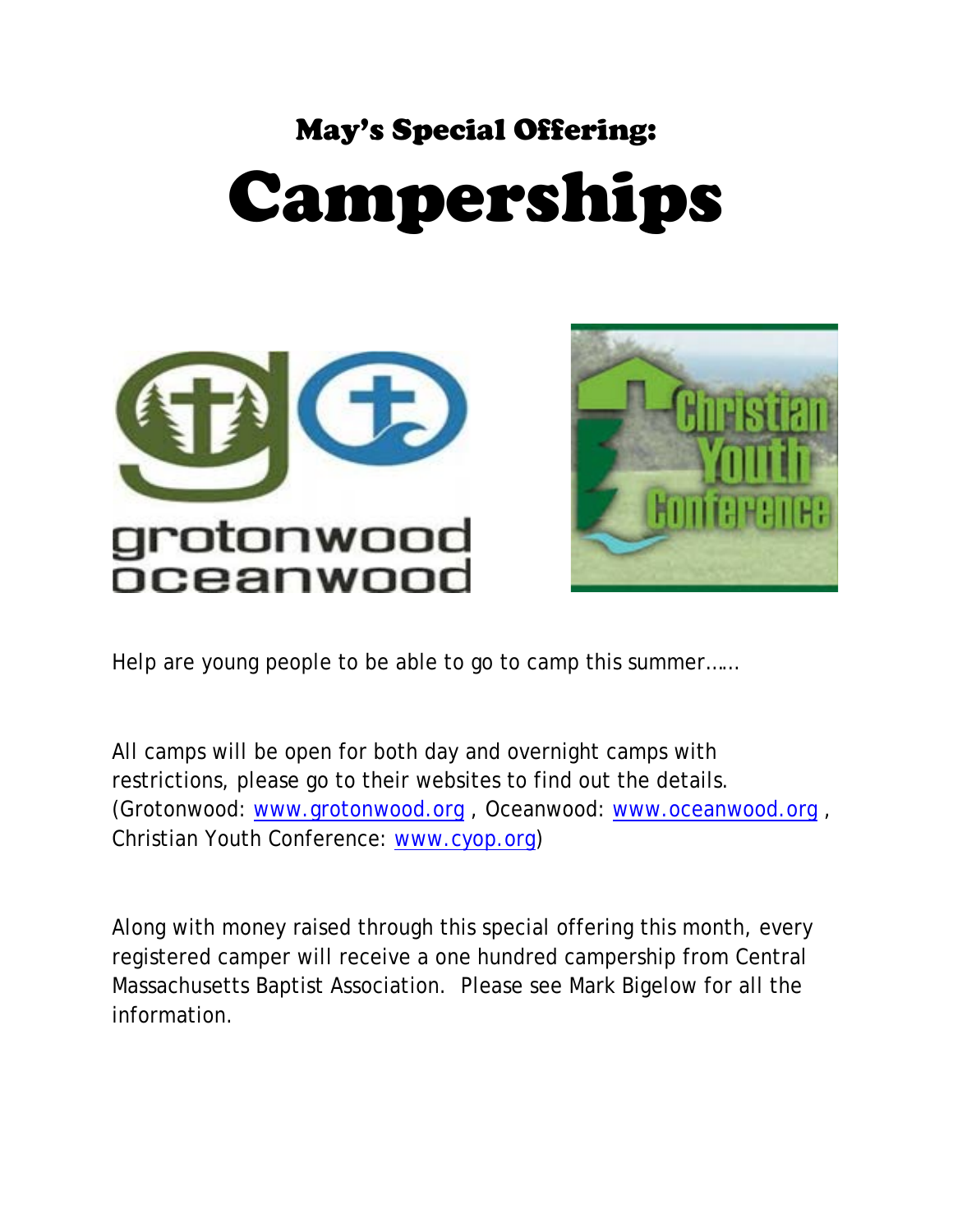### *MIRACLE WORKERS*

 This world is full of miracles from the rising of the sun at dawn, to the first flower in the Spring, to the colors of the leaves in the Fall. The miracles that touch my heart the most, though, are the tiny ones. These are the ones that go unnoticed by most people, but they are the ones that make life worth living.

 One of the best of these tiny miracles is performed by a local miracle worker every day. Her job in this world is ringing up and bagging groceries, but her job from Heaven is bringing a little more joy to each heart she meets. I saw her hard at work just today. It had been a rainy morning with cold air and gray skies. Everyone who walked into the grocery store had a shiver in their walk and a frown on their face. I was no exception to this either. It had been a long, hard Winter and I felt tired as I bought extra bread and bananas to get me through the next coming storm. As I got to the checkout line, however, the miracle worker went to work. She greeted me with a warmth that went straight to my heart. Her kind smile caused one to appear on my own face as well. Her shining, compassionate eyes reminded me once again that this is God's world and that it is full of loving souls like her. We chatted briefly as I paid for my food. As I left she told me to enjoy the day and I promised that I would. As I was walking out the store she was already uplifting the spirit of the next person in line. It occurred to me too that in all the years I had shopped there I had never once seen someone leave her counter without a smile on their face.

 I thank God for that miracle worker and all the miracle workers of this world. The truth is we all can become miracle workers if we choose. We all can lend our strength, talents, hearts, and souls to making this world a better place. We all can bring a little Heaven down to Earth with our joy, laughter, and smiles. And we all can share the miracle of God's love every single day.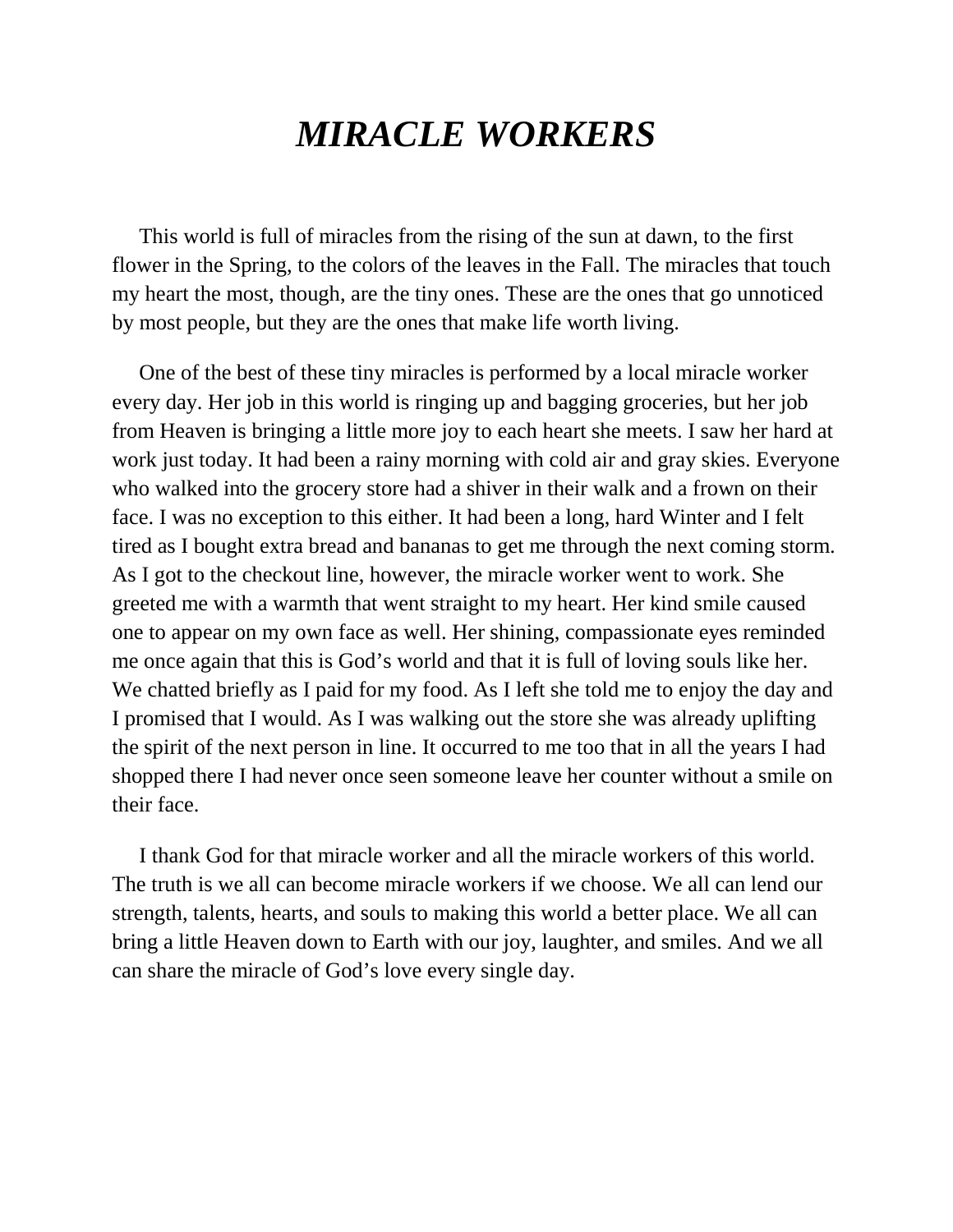# **Local News**

 $\equiv$ 

#### **Church Business Meeting**

**May 16th**

**After church**

**Please plan to attend**

May 6, 2021 - National Day of Prayer May 9, 2021 - Mother's Day May 16, 2021- Ascension Sunday, Special Guests Teen Challenge May 23, 2021- Pentecost Sunday, Guest Pastor Marquis Lockhart, All Church Annual Meeting May 30, 2021- Trinity Sunday, Guest Pastor Rev. Phil Goff May 31, 2021- Memorial Day

*Careful Planning Makes a Difference*

**ANTHONY V. FEROCI, JR. ATTORNEY AT LAW**

114 Merriam Ave - Suite 204 Leominster, MA 01453 978-466-5011

Elder and Disability Law Medicaid Planning Estate Planning



#### **A Doubter's Prayer**

I'm sinking, Lord Encourage me, please! Discouragement has begun to grow like dandelions in my fallow soul. Your Word rings hollow. The hymns I sing are words Resentment's roots reach deep beneath my surface. Sunday smile All the while worship makes me wonder If I really do belong. It's been so long Since I have known real joy. My servants heart is empty My tear ducts are full. I feel the eyes of those who criticize the ones I love. But all the same I cannot feel your promised love for me. Would you be for me a gardener, God? Would you encourage me? Would you kill the weeds and pull the roots and fertilize my soul with a renewed sense of what I'm called to be?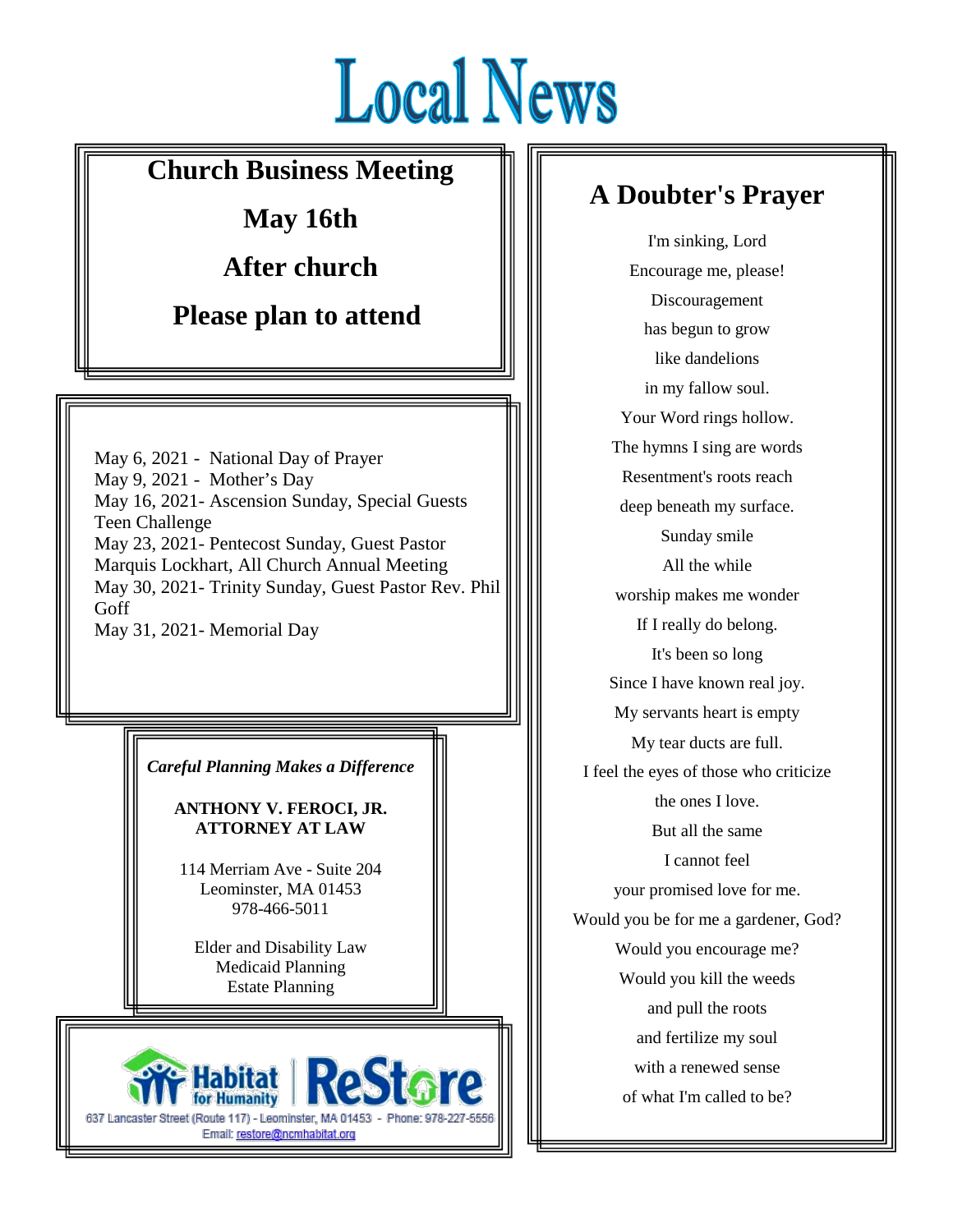#### **2021 Central Massachusetts Baptist Association**



Dear Scholarship Coordinator, Pastor, Youth Leaders and or Church Members.

Central Association is budgeting \$**100.00** for each Camp Scholarship applied for and awarded to campers attending Grotonwood or Oceanwood from Central Association Churches this year and I encourage you to take part.

I would like to encourage your church members to take full advantage of the variety of Grotonwood & Oceanwood Summer Camp Programs available in 2021 for all ages!

Sadly because of COVID-19 Grotonwood will have some overnight and Day Camps but the number of campers allowed in each Program will be limited! Oceanwood will only have Day Camps Available and some cabin rentals.

#### *Information can be obtained at:*

Grotonwood- grotonwood.org or by calling 978-448-5763 OR Oceanwood- oceanwood.org or by calling 207-934-9655 OR CYC /Camp--https://www.facebook.com/ChristianYouthConference

and requesting information or Camp Program Packets if you or your Church did not receive one.

Applications for 2021 Central Association Grotonwood & Oceanwood Scholarships will need the information asked for below and need to be received by me, on or before Monday, June 7, 2021 *(If Possible)*

| <b>Information Needed For Scholarship:</b>                                       |                                                                                           |
|----------------------------------------------------------------------------------|-------------------------------------------------------------------------------------------|
| <b>Church Name:</b>                                                              | <b>Church Address:</b>                                                                    |
| <b>Church Contact Person for Scholarships:</b>                                   |                                                                                           |
| <b>Scholarship Applicants Name:</b>                                              |                                                                                           |
| The Name of the Camp Program the Camp Applicant is Attending:                    |                                                                                           |
| The Date of the Camp Program:                                                    |                                                                                           |
|                                                                                  |                                                                                           |
|                                                                                  | Information can be sent to: Susanne Fleming - Central Association Scholarship Coordinator |
| 33 Fay Mountain Road, Grafton, MA 01519-1428 Or Emailed to: Supergram777@aol.com |                                                                                           |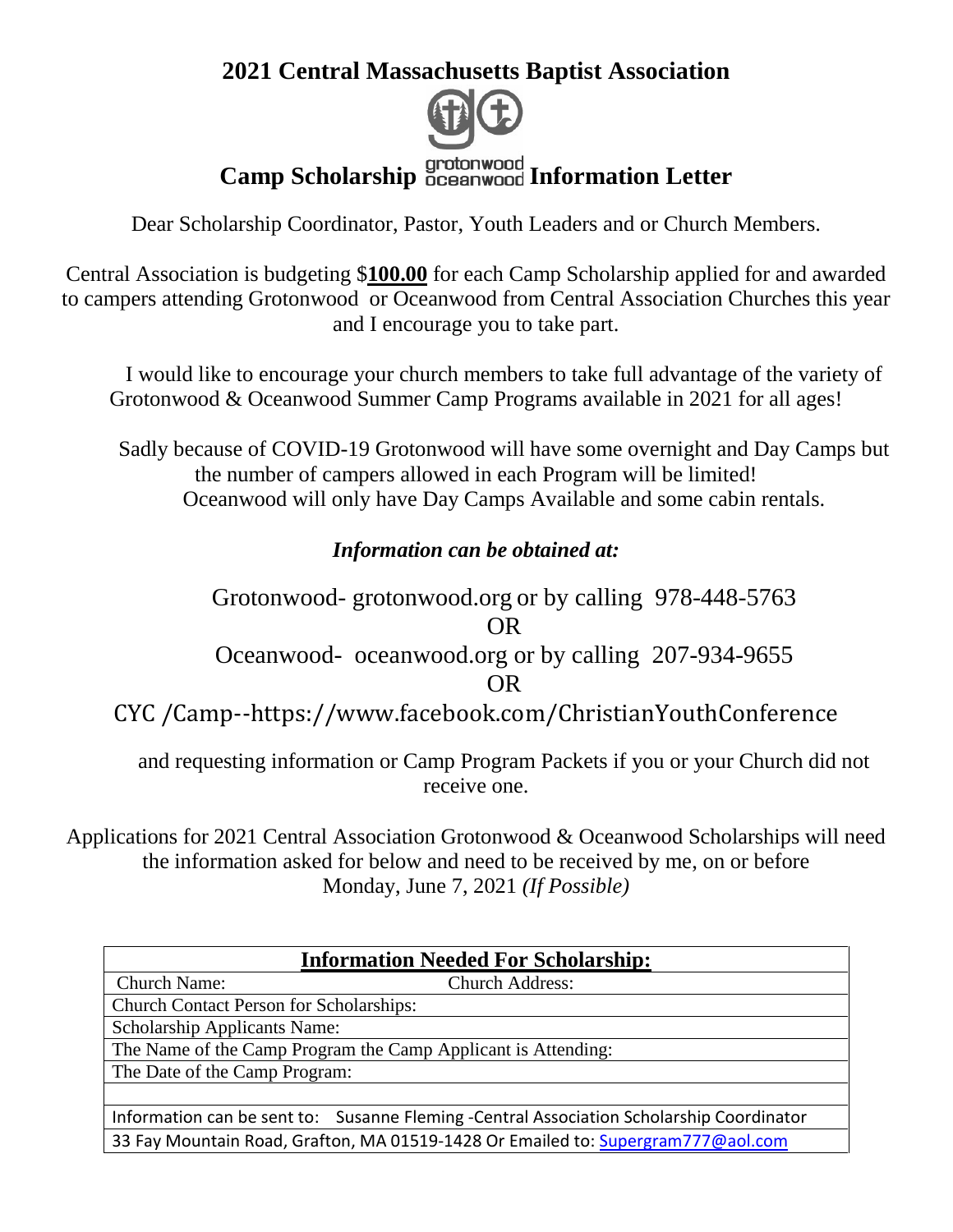# Recipe of the Month

#### *Sheet Pan Breakfast Pizza*



#### • *Ingredients:*

PAM No-Stick Cooking Spray

- 1 pkg (13.8 oz each) refrigerated pizza crust dough
- $\bullet$  6 eggs
- $\bullet$  1/4 cup milk
- 8 ounces Velveeta®, cut into 1/2-inch cubes
- 1 can (10 oz each) Ro\*Tel® Diced Tomatoes with Green Chilies
- 6 slices bacon, cooked and crumbled
- 1/4 cup chopped sliced green onions

#### *Preparation:*

Preheat oven to 400°F.

Spray bottom of 15x10x1-inch pan with cooking spray. Unroll pizza crust in pan; let stand 5 min. Press dough in bottom and firmly up sides of pan. Prick bottom of crust several times with a fork. Bake 10 minutes.

Spray large nonstick pan with cooking spray; heat over medium-low heat. Whisk together eggs and milk; pour into pan. Cook until eggs are set, about 5 minutes, stirring occasionally. Remove from heat.

Microwave Velveeta® and Ro\*Tel® in microwave-safe bowl on HIGH 5 minutes or until completely melted and mixture is well blended, stirring after 3 minutes.

Top baked pizza crust with warm queso, scrambled eggs and bacon. Bake 10 to 15 minutes, or until edges of crust are golden brown. Sprinkle with green onions, slice and serve!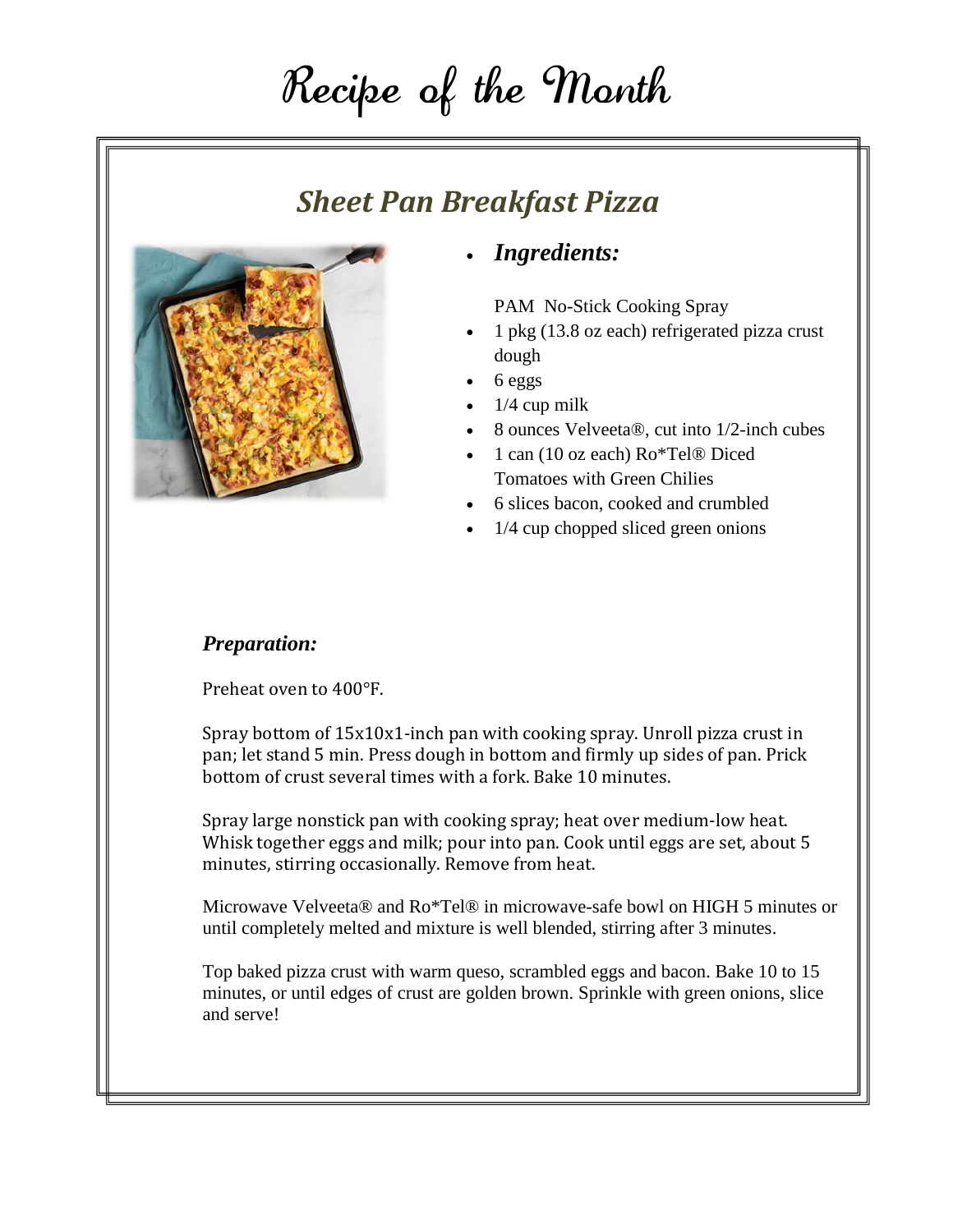



#### April Birthdays **April Anniversaries**





IF YOU'RE BIRTHDAY OR ANNIVERSARY IS NOT HERE, LET US KNOW AND WE'LL INCLUDE IT IN THE BEACONLIGHT! REMEMBER TO NOTIFY THE CHURCH OFFICE WITH ADDITIONS OR CORRECTIONS TO YOUR ADDRESS OR TO OUR MONTHLY LISTING OF BIRTHDAYS AND ANNIVERSARIES CONTACT THE CHURCH OFFICE 978-345-5622 E-MAIL: FBCBEACONLIGHT@COMCAST.NET